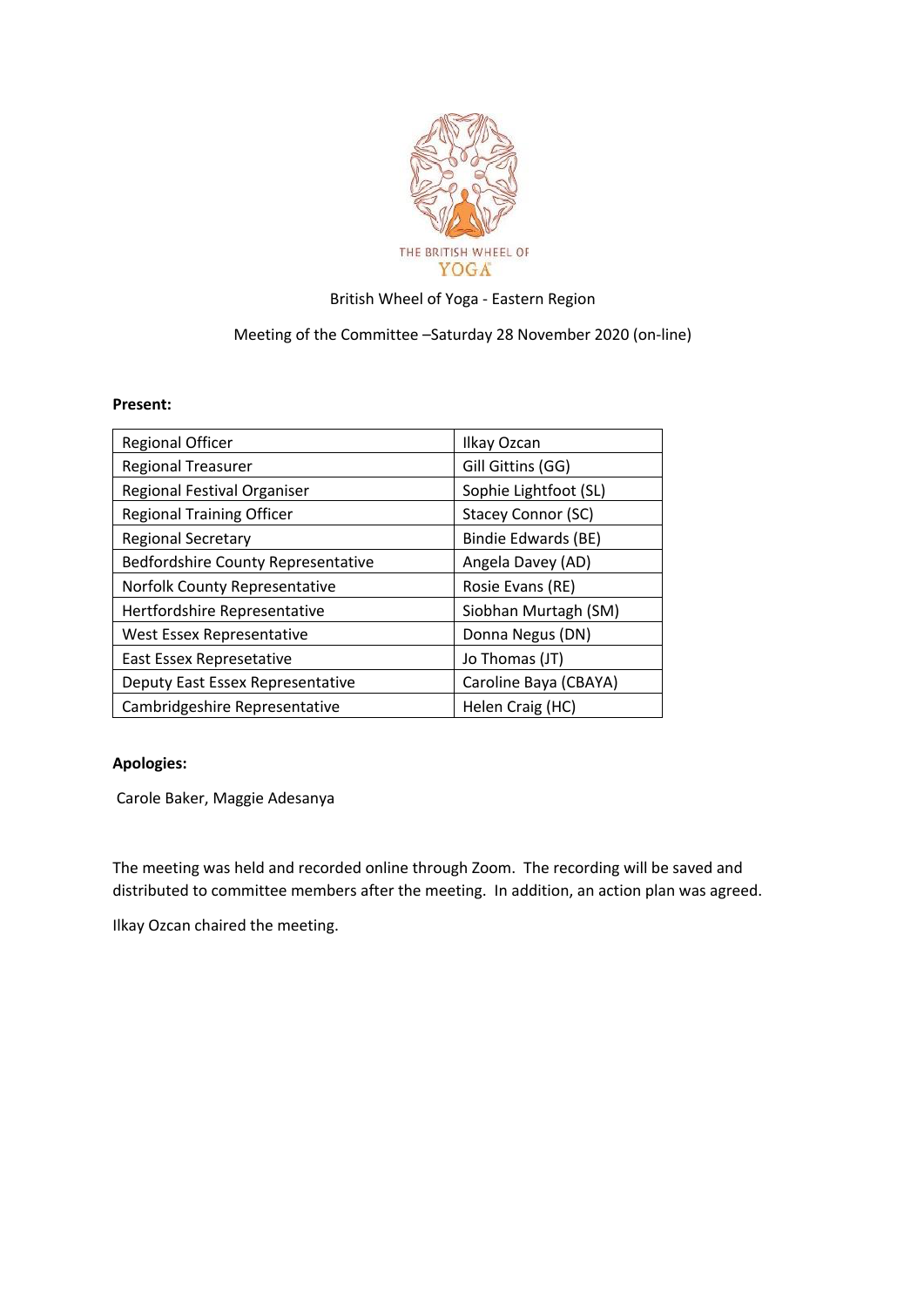| <b>Agenda Item</b><br>/Discussion/Agreed                                                                                                                                    | <b>Action Required</b>                                                                                                                   | Person(s)<br>Responsible | Completed |  |  |
|-----------------------------------------------------------------------------------------------------------------------------------------------------------------------------|------------------------------------------------------------------------------------------------------------------------------------------|--------------------------|-----------|--|--|
| <b>MATTERS ARISING FROM PREVIOUS MINUTES</b>                                                                                                                                |                                                                                                                                          |                          |           |  |  |
| <b>FIRST AID TRAINING</b><br>Stacey said that Eve is<br>communicating policy through<br>updates on the website.                                                             | It was agreed that this<br>item has been successfully<br>resolved by the Eastern<br>region as Barry Jackson is<br>teaching live sessions |                          |           |  |  |
| DATABASE ACCESS FOR CRs<br>Ilkay confirmed that we have<br>done what is needed and now<br>we just have to wait until HQ<br>receives signed forms from all<br>other regions. |                                                                                                                                          |                          |           |  |  |
| <b>REGIONAL ELECTIONS 2021</b>                                                                                                                                              |                                                                                                                                          |                          |           |  |  |
| Ilkay confirmed that voting<br>forms will go out automatically<br>from sub-contractor arranged<br>by HQ. The system will be<br>clarified at the next RO meeting.            |                                                                                                                                          |                          |           |  |  |
| A regional AGM will need to be<br>held which is usually March.                                                                                                              | Bring forward item to next<br>meeting                                                                                                    | <b>BE</b>                |           |  |  |
| <b>SANGHA</b>                                                                                                                                                               |                                                                                                                                          |                          |           |  |  |
| To be discussed at the next RO<br>meeting.                                                                                                                                  | Bring forward item to next<br>meeting                                                                                                    | BE                       |           |  |  |
| <b>G DRIVE</b>                                                                                                                                                              |                                                                                                                                          |                          |           |  |  |
| We now all have access to the G<br>Drive and need to put up<br>appropriate documents.                                                                                       | Place appropriate<br>documents into folders on<br>the G Drive                                                                            | <b>ALL</b>               |           |  |  |
| <b>WINTER DAY OF YOGA</b>                                                                                                                                                   |                                                                                                                                          |                          |           |  |  |
| Ilkay reported that HO has said<br>that the Eastern Committee<br>requires insurance cover for this                                                                          | Ilkay to notify tutors of<br>this requirement.                                                                                           | IO                       | 29.11.20  |  |  |
| event. In order to comply we<br>must send out medical                                                                                                                       | Ilkay to send out reminder<br>registration email with<br>program and medical form                                                        | IO                       | 29.11.20  |  |  |